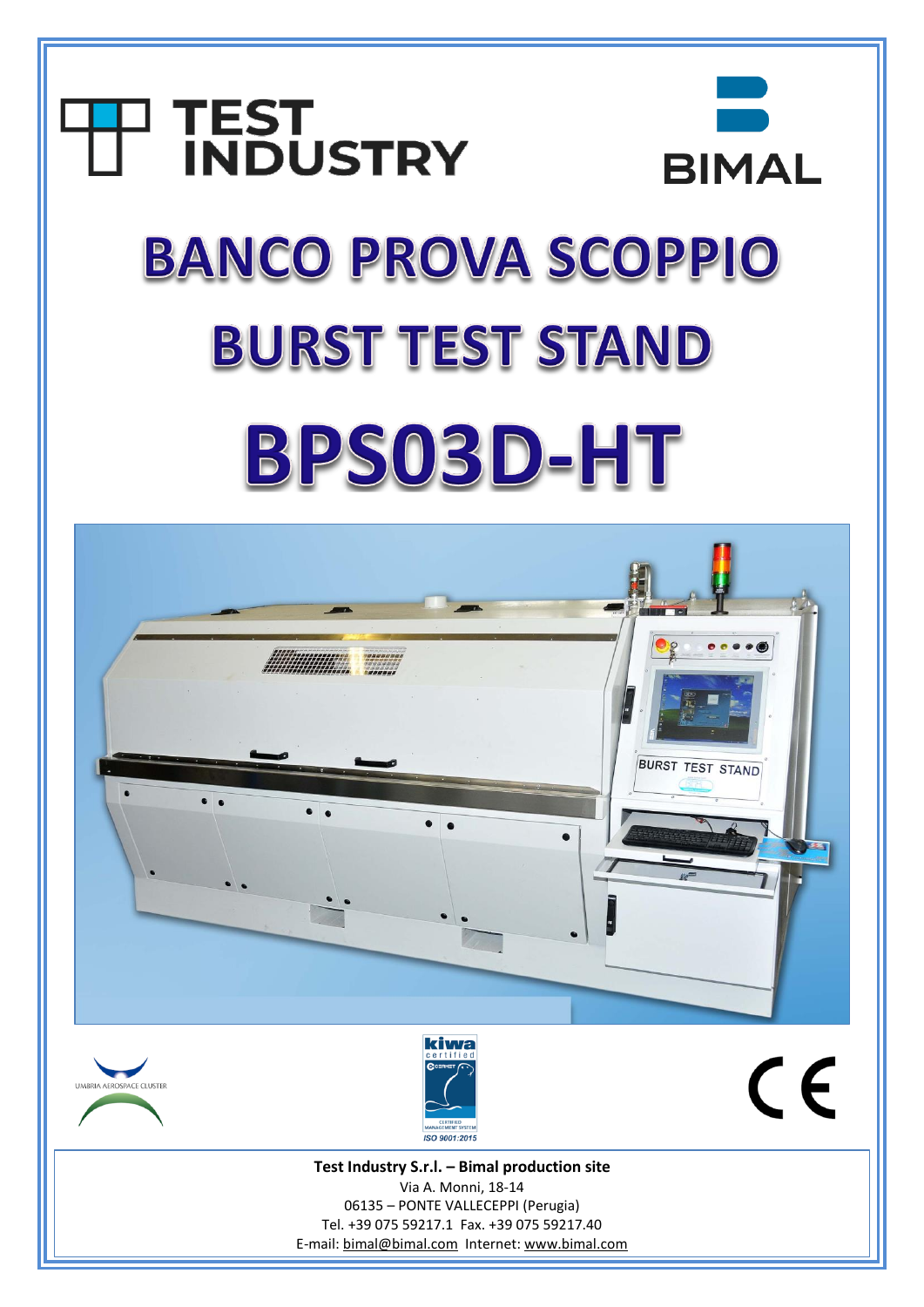

Il banco prova **BPS03D-HT** è studiato per test su componenti oleodinamici come tubazioni flessibili o rigide, raccordi, innesti rapidi, valvole ecc. Il fluido di prova è olio idraulico.

La macchina, con i vari optional, è in grado di eseguire:

- **prove di scoppio** e/o **mantenimento in pressione**;

Impiegando uno specifico circuito oleodinamico la macchina è in grado di generare un ciclo di prova costituito da mantenimenti e **rampe di pressione controllata** in accordo alle seguenti Norme: SAEJ343 - DIN20024 - ISO18869 - ISO1402.

Il sistema di connessione è costituito da due manifold di cui uno fisso e l'altro scorrevole su una apposita guida in grado di contenere le sollecitazioni derivanti dai test di scoppio.

In generale è possibile collaudare tubi o altri componenti con qualsiasi attacco, è sufficiente dotarsi di idonei adattatori non compresi nella fornitura.

È necessario controllare il volume del componente in prova in modo che le prestazioni della macchina siano sufficienti a garantire la rampa di pressione richiesta.

Il ciclo di lavoro della macchina è il seguente:

- Impostazione del ciclo di pressione con rampe e fasi stazionarie mediante l'inserimento di coppie di punti (tempo-pressione).
- Fase di riempimento e disareazione con spia visiva di flusso
- Mantenimento in pressione (senza limiti di tempo)
- Scoppio del componente

# **DATI TECNICI:**

- Test in Pressione: da circa 3/4 bar fino a 300 bar
- Portata: 10 lt/1'
- Connessione manifold: 2" BSP
- Massima temperatura olio: 150°C

Sono compresi nella fornitura:

- 2 adattatori per raccordo maschio 2"
- 2 adattatori per raccordo maschio ¼"
- Dimensioni camera di prova: 2.490 x 670 x 790 mm (l; p; h)

# **STRUMENTAZIONE:**

• Trasduttore di pressione f.s. 400 bar, cl. 0,25% f.s.

#### **OPTIONAL:**

- a) Circuito per test componenti ciechi (es.: semi-innesti rapidi)
- b) Test di tenuta (proof test)
- c) Riempimento tubi veloce con vuoto (suggerito per tubi oltre 1-
- 1/4") utilizzabile solo a temperatura ambiente

#### **DISPOSITIVI DI SICUREZZA:**

- Impossibilità di iniziare il ciclo con porta aperta
- Elettro serratura di sicurezza allo sportello
- Zona di prova con coperchi metallici per assorbimento colpi e fuoriuscite fluido
- Fungo di emergenza

# **ALIMENTAZIONI:**

- Tensione standard trifase: 400 VAC-50 HZ 14 kVA
- (60 Hz e altre tensioni disponibili su richiesta) • Aria compressa

# **DIMENSIONI E PESI:**

- 3.250 x 1.520 x 1.700 mm (l, p, h)
- $\bullet$  h = 1.900 mm con colonna luci
- Distanza massima tra le connessioni dei manifold: 1.646 mm
- Banco a vuoto circa 1.500 kg

# **COLORE:**

• Standard: Grigio Bimal RAL 7035

**Fluido ed adattatori non sono inclusi nella fornitura**



**BPS03D-HT** is a Test Stand for burst test or pressurize test of flexible hoses, pipes, fitting, quick couplings, valves, etc. The Test Stand uses hydraulic oil.

The machine with its optional, is able to run:

- **burst** and/or **pressurize tests;**

This unit uses a special hydraulic circuit with which it can create a test cycle composed by stationary phases and pressure ramps with **controlled pressure gradient** according with the following Norms:

#### SAEJ343 - DIN20024 - ISO18869 - ISO1402.

The connection system is composed by two manifolds, one of them is fix and the other is mobile, the mobile manifold is installed on a heavy duty guide able to withstand the forces due to the burst.

All fittings type can be firmly fixed to the manifolds, it is enough to use suitable and appropriate adapters not included in this offer. It is necessary to pay attention on the total volume of the component under test; the volume of the components has to stand within the maximum test stand performances in order to obtain the whished pressure gradient.

The cycle of the Test Stand allows:

- To set up the pressure shape, it is possible by editing pairs of points (time-pressure).
- Filling and bleeding with visual flow indicator
- Pressure keeping (without time limit)
- Burst of component

# **TECHNICAL SPECIFICATIONS:**

- Pressure Test: from 3/4 bar (43/58 psi) up to 300 bar (4,351 psi)
- Flow delivery:10 lt/1' (2.6 GPM)
- Manifold connection: 2" BSP
- Maximum oil temperature: 150°C (302°F)

# Supply includes:

- 2 adapters for male fittings 2"
- 2 adapters for male fittings  $\frac{1}{4}$ "
- Test chamber size: 2.490 (98") x 670 (26") x 790 (31") mm (l; d; h)

# **INSTRUMENTS:**

• Pressure transducer f.s. 400 bar (5,800 psi), cl 0,25% f.s.

# **OPTIONS:**

a) Circuit for test on blind components (i.e. semi-couplings)

b) Proof test

c) Quick hoses filling with vacuum system (hoses > 1-1/4") – can be used only at room temperature

#### **SAFETY DEVICES:**

- Interlock avoids to run the test with open doors
- It is impossible to start pressurization if the door is open
- Chamber clad with metal covers of the test area to absorb shots and fluid leakages
- Emergency push-button

#### **POWER SUPPLY:**

• Electric Standard Supply: 400 VAC - 50 Hz - 14 kVA (60 Hz and other voltages available on request)

# • Compressed Air

- **DIMENSIONS AND WEIGHT:**
- 3.250 (128'') x 1.520 (60") x 1.700 (67'') mm (l; d; h )
- $\bullet$  h = 1.900 mm (75") with column lights
- Maximum distance between manifold connections: 1.646 mm (64.8'')
- Net Weight 1.500 kg (3,300 lbs)

# **COLOR:**

• Standard: Grey Bimal RAL 7035

**Fluid and adapters are not included in the supply**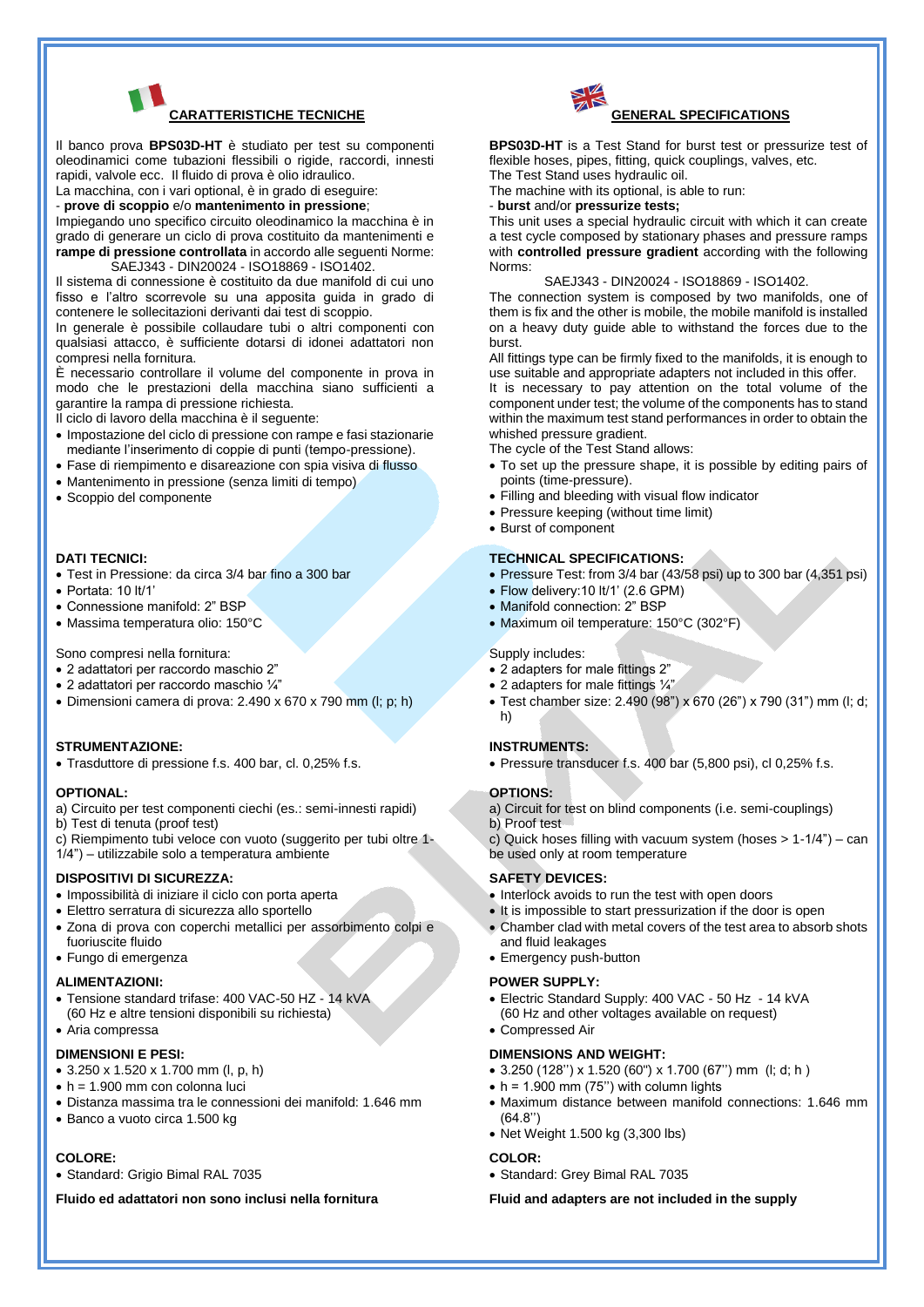La macchina è dotata di un sistema computerizzato provvisto di PC industriale e di un sistema di schede di acquisizione dati National Instruments.

Il software del PC, scritto da Bimal, oltre che essere in grado di impostare la prova è capace di realizzare il report di test completo di curva della pressione. Di seguito è riportata la configurazione per l'inserimento delle coppie di punti (tempopressione).

The machine is equipped with an industrial PC, and a National Instruments acquisition data system.

Bimal has developed a dedicated PC software able to set the test parameters and print out the test reports. See below the operator interface window to edit pairs of points (timepressure).



Il banco prova risponde ai requisiti dell'**Industria 4.0**, in quanto, tramite connessione internet permette di:

- Interfacciarsi con software esterni via protocollo REST tramite file in formato XML, per poter ottenere informazioni sullo stato del banco ed effettuare operazioni di controllo e gestione dello stesso (**Web Service**)

- Usufruire del servizio di **teleassistenza** da parte dei ns tecnici, opzionalmente anche in **realtà aumentata** tramite **smart glasses**

- Ottenere il **controllo remoto** del banco, in maniera compatibile con i permessi e le autorizzazioni della rete aziendale

The test stand meets the requirements of **Industry 4.0**, because through an internet connection, it allows:

- To interface with external software through REST protocol via files in XML format, in order to obtain information on the status of the machine and carry out operations of control and management of the same (**Web Service**)

- To use the **Remote assistance** service from our technicians, optionally also in **augmented reality** by means of **smart glasses**

- To obtain **remote control** of the machine, in a way compatible with the permits and authorizations of the corporate network

Le immagini riportano diversi esempi di cicli di pressurizzazione: da gradiente costante fino allo scoppio; rampa fino alla pressione di esercizio, poi stazionario quindi di nuovo rampa fino allo scoppio, spezzata composta da fasi crescenti; decrescenti e stazionarie



The images show different examples of pressurizing cycles: constant gradient up to burst pressure; ramp up to working pressure then stationary pressure and then ramp up to burst pressure; customized wave form with various ramp of pressure

**Nota:** Le rampe di pressione con gradiente discendente si possono eseguire solo con test in alta pressione

**Note:** Decreasing pressure ramp performable only running the high pressure tests